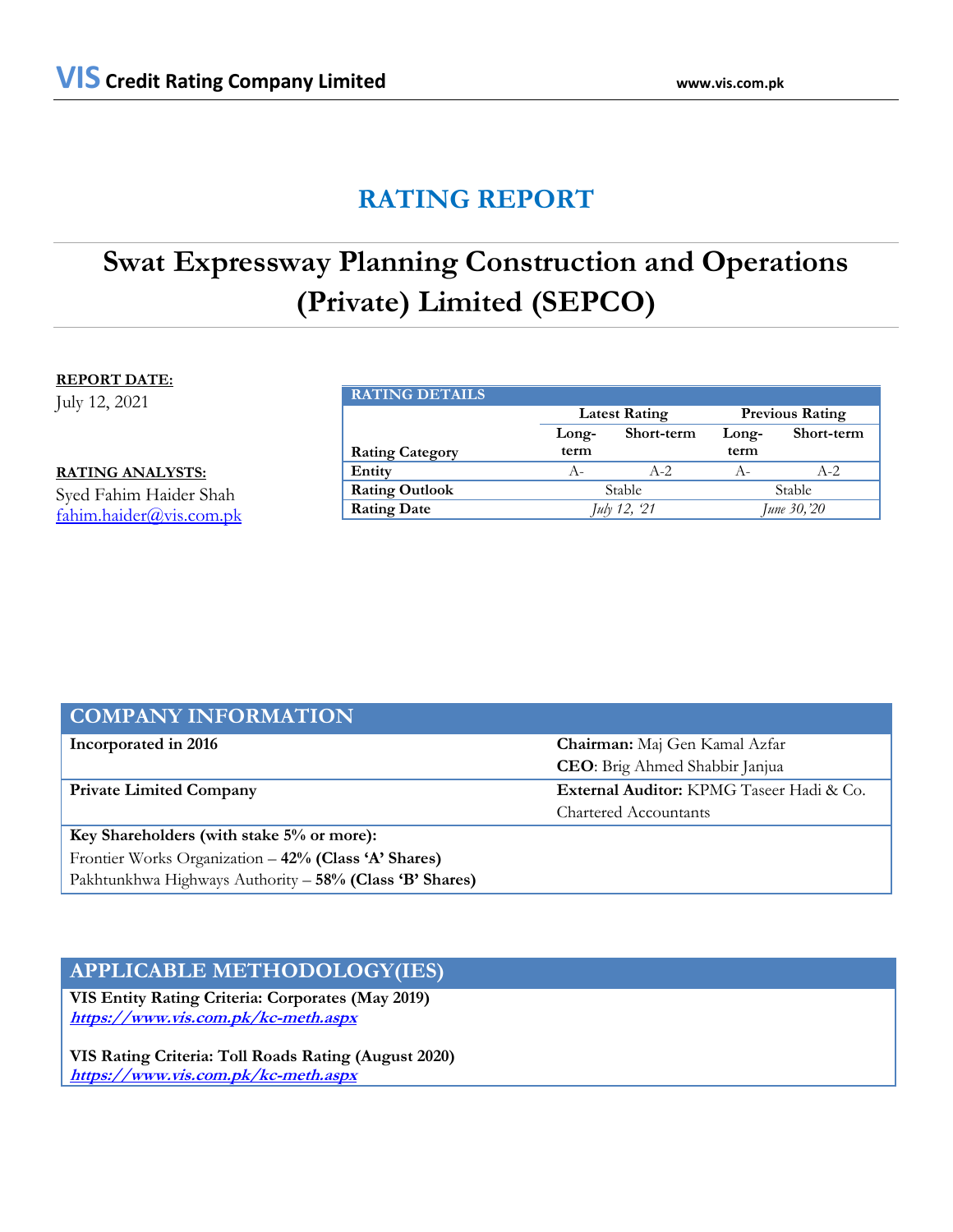# **Swat Expressway Planning Construction and Operations (Private) Limited (SEPCO)**

## **PROFILE RATING RATIONALE**

Swat Expressway Planning Construction and Operations (Private) Limited (SEPCO) was incorporated as a private limited company in 2016. Key sponsors include Pakhtunkhwa Highways Authority (PKHA) and Frontier Works Organization (FWO). Registered office of the company is in Rawalpindi.

Swat Expressway Planning Construction and Operations (Private) Limited (SEPCO) is a Special Purpose Entity, principally formed for construction of Swat Expressway on Build-Operate-transfer (BOT) basis. The assigned ratings take into account strong sponsor profile, as shareholding of the company is held by Frontier Works Organization (FWO) (Class A shares) and Pakhtunkhwa Highways Authority (PKHA) (Class B shares), both having extensive experience in infrastructure development projects, including publicprivate partnership and BOT mandates. The ratings also factor in presence of a Concession Agreement for a period of 25 years with the PKHA for construction, management, & maintenance of the Swat Expressway and FWO being responsible for Engineering, Procurement, and Construction (EPC) and Operations & Maintenance (O&M). The ratings draw comfort from completion of the expressway within the projected cost estimate despite delays in availability of Concession Area and revision in original construction plan.

#### **Rating Drivers**

### **Complete motorway has been made operational while finishing of Service Area is underway and expected to be completed soon.**

Swat Expressway project comprises 4-lane 80-km long Expressway, 3 twin tube tunnels, 26 bridges, and 7 interchanges, starting from Kernal Sher Khan (KSK) interchange up to Malik Ahmed Baba Allah Dhand Dheri (Chakdara) Interchange. The project was initially scheduled to be completed by May 31, 2019, however, due to non-availability of Concession Area and revision in original construction plan entailing additional structures, an independent engineer granted Extension of Time (EOT) up to September 30, 2020. While remaining within the budgeted project cost, complete road was made operational on September 30, 2020. Independent Engineer has issued a substantial completion certificate while finishing work on two Service Area on the sideways of the expressway is in progress and is expected to be completed soon.

#### **Completion of project within the cost estimate and re-profiling of debt.**

Total project cost is estimated at Rs. 37.6b, which has been funded through a mix of debt and equity. Sponsor equity comprised Rs. 9.2b contribution from FWO and Rs. 11.5b from PKHA. PKHA has also injected Rs. 5.5b in subordinated debt. Syndicated term finance facility (STFF) of Rs. 11.5b was availed from a consortium of banks led by the MCB Bank Limited. Total debt balance (inclusive of accrued markup on STFF) of the company stood at Rs. 16.1b at end-FY20, including STFF principal amount of Rs. 11.2b, accrued markup on STFF of Rs. 893m, and PKHA subordinated debt of Rs. 4.0b.

Upon the Board's decision to re-profile debt, the company has prepaid STFF along with all outstanding markup of MCB on February 4, 2021 amounting to Rs. 11.8b. The prepayment has been arranged through a mix of bridge finance facility of Rs. 5.0b from the National Bank of Pakistan (NBP) mobilized on February 4, 2021, at a markup rate of 6-month KIBOR plus 0.65% per annum, subordinated debt of Rs. 4.1b from FWO at a markup of 6-month KIBOR plus 0.65% per annum, and remaining Rs. 2.7 b was contributed by SEPCO from cash at bank balance. The company is currently in process of converting NBP bridge finance facility into STFF for a period of 10 years, including grace period of 2.5 years; the conversion is expected to be completed by end-July'2021. After re-profiling, total borrowings stood at Rs. 13.1b, resulting in gearing ratio of 0.70x.

### **Revenue shortfall led by travel restrictions and change in scope of project; improvement in traffic flow is expected, going forward.**

While the Expressway is fully operational and toll is being collected on all interchanges, flow of traffic has been impacted by the enforcement of travel restrictions due to the outbreak of COVID-19. Revenue from toll collection has been recorded at Rs. 630m (FY20: Rs. 276m; FY19: Rs. 48m) during 11MFY21 with only 49 tolls booths out of 84 being currently functional. Going forward, remaining 35 are currently fully equipped and will be made functional based on expected increase in traffic flow due to ease in travel restrictions. Growth in projected revenues will also be a function of increase in toll rates, as specified in the Concession Agreement. Toll rates will be revised upwards every year at a rate of 8%. Moreover, completion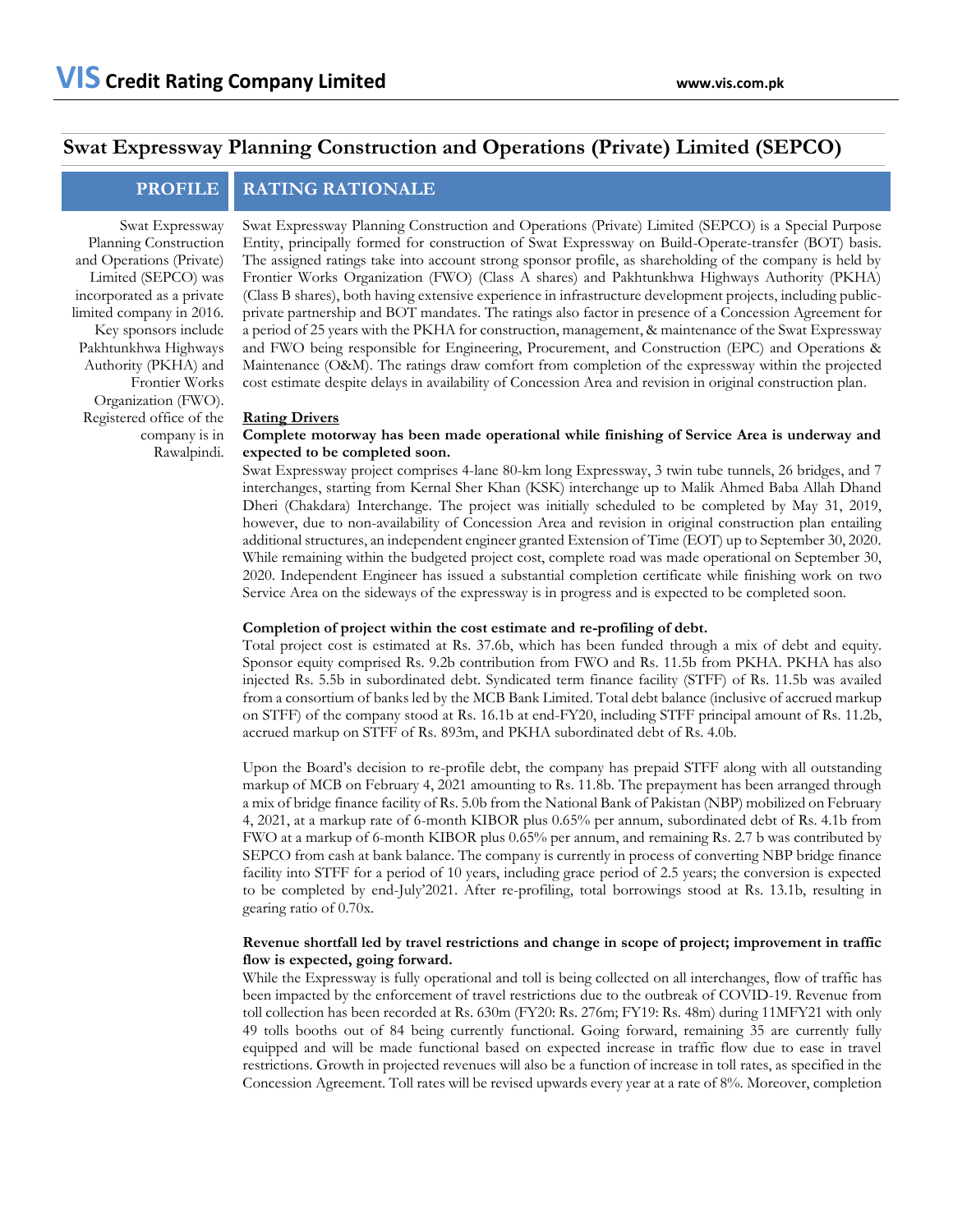of service area is also expected to contribute towards top-line of the company, however, its proportion is expected to remain low in overall revenue mix.

While repayment capacity of the company may be affected in case traffic volumes remain lower than projected in the near-to-medium-term due to COVID-19, the ratings draw comfort from re-profiling of debt and new terms of loan repayments having a grace period of 2.5 years.

### **Revenue risk related to toll rates remains largely addressed**

Traffic profile depicts that majority travel will pertain to tourism and commuter related travel. Since time savings over the course of the entire journey on this route would be significant ( $\sim$ 3-4 hours) vis-à-vis competing route, traffic volumes are expected to be sustainable. Higher time taken over the competing route is a function of greater distance and challenging terrain of the road. If PKHA or any other publicsector entity decides to establish a competing route, then it will be ensured that the competing route shall be tolled at least equivalent to an amount 1.5 times higher than prevailing toll rates imposed at Swat Expressway. Otherwise, SEPCO is entitled to receive losses in toll revenues from PKHA.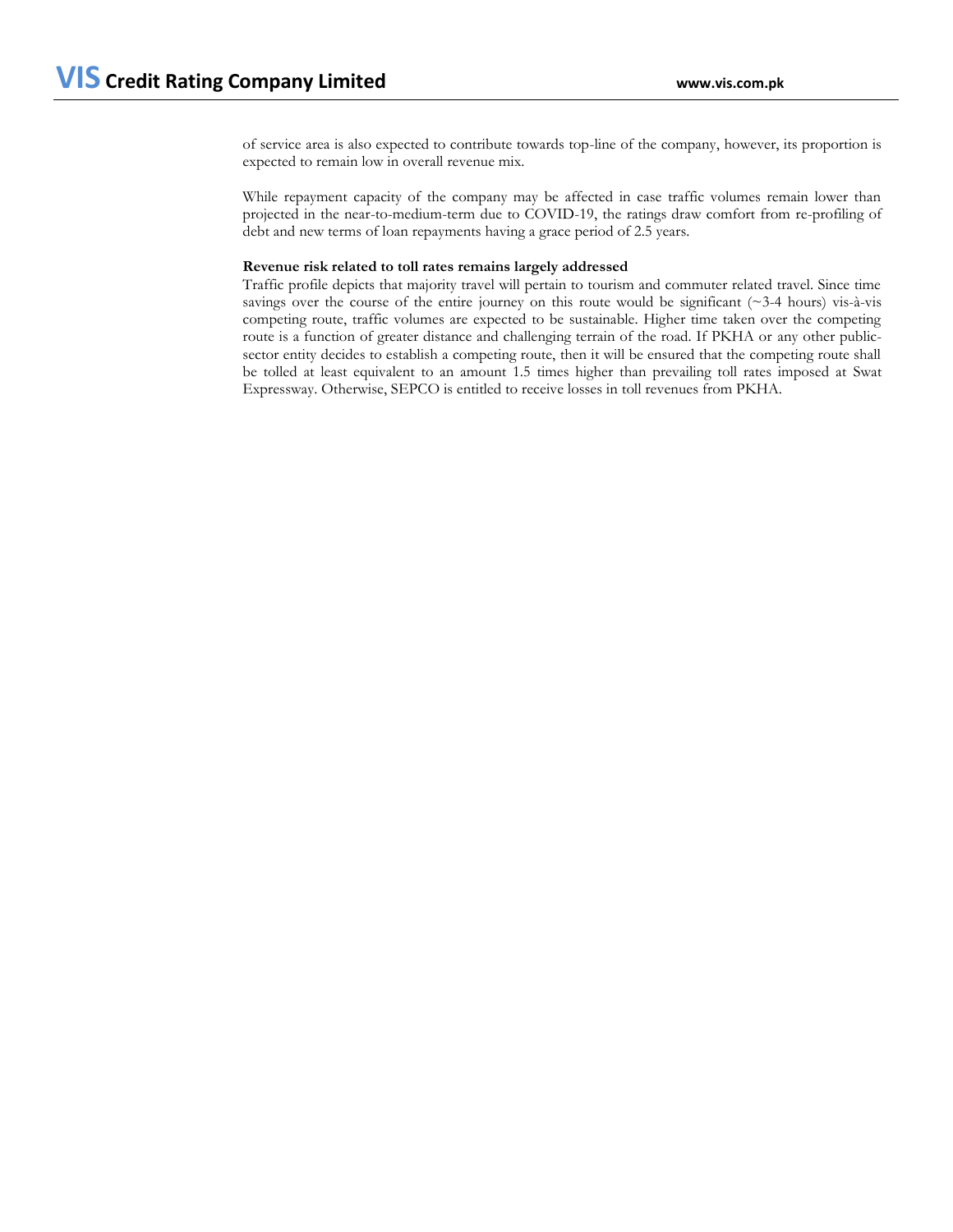# **Swat Expressway Planning Construction and Operations (Pvt.) Ltd. Annexure I**

| <b>BALANCE SHEET</b> (in PKR millions)            | <b>FY18</b>    | <b>FY19</b>    | <b>FY20</b>              |
|---------------------------------------------------|----------------|----------------|--------------------------|
| <b>Concession Assets</b>                          |                | 18,303.2       | 19,988.6                 |
| <b>Concession Work in Progress</b>                | 16,944.9       | 6,328.7        | 9,040.8                  |
| Long Term advance                                 | 9,917.6        | 7,921.6        | 2,412.5                  |
| <b>Cash and Bank Balances</b>                     | 504.5          | 141.7          | 3,412.9                  |
| <b>Other Assets</b>                               | 2.4            | 3.1            | 722.4                    |
| <b>Total Assets</b>                               | 27,369.4       | 32,698.3       | 35,577.2                 |
| Long Term Loan (including current maturity)       | 8,071.0        | 11,559.2       | 16,092.0                 |
| Deferred Tax Liability                            | 464.7          | 236.7          |                          |
| <b>Retention Money Payable (including current</b> |                | 336.0          |                          |
| maturity)                                         |                |                |                          |
| <b>Tarde and Other Payables</b>                   | 48.9           | 195.4          | 573.4                    |
| <b>Other Liabilities</b>                          | 220.9          | 284.6          | 179.1                    |
| Total/Tier-1 Equity                               | 18,563.8       | 20,086.2       | 18,732.7                 |
| Paid-up Capital                                   | 16,695.6       | 19,170.3       | 19,815.3                 |
|                                                   | <b>FY18</b>    | <b>FY19</b>    | <b>FY20</b>              |
| <b>INCOME STATEMENT</b><br><b>Net Sales</b>       |                | 47.9           | 276.1                    |
| Gross Profit / (Loss)                             |                | (827.1)        | (1,984.4)                |
| <b>Operating Profit</b>                           | (28.4)         | (862.0)        | (2,021.1)                |
| Profit / (Loss) Before Tax                        | 48.2           | (1, 179.8)     | (2,932.3)                |
| <b>Profit After Tax</b>                           | 199.0          | (952.3)        | (1,998.5)                |
| <b>Funds from Operations (FFO)</b>                |                |                |                          |
|                                                   |                |                |                          |
| <b>RATIO ANALYSIS</b>                             | <b>FY18</b>    | <b>FY19</b>    | <b>FY20</b>              |
| Gross Margin (%)                                  |                |                |                          |
| Net Margin (%)                                    |                |                |                          |
| Current Ratio (x)                                 | 4.2            | 0.16           | 1.70                     |
| <b>Net Working Capital</b>                        |                |                |                          |
| FFO to Total Debt (x)                             |                |                | $\overline{\phantom{0}}$ |
| FFO to Long Term Debt                             |                |                |                          |
| Debt Leverage (x)                                 | 0.47           | 0.63           | 0.90                     |
| Gearing (x)                                       | 0.43           | 0.58           | 0.86                     |
| DSCR(x)                                           |                |                |                          |
| $\overline{ROAA}(x)$                              |                |                |                          |
| $\overline{ROAE}$ (x)                             | $\overline{a}$ | $\overline{a}$ | $\overline{a}$           |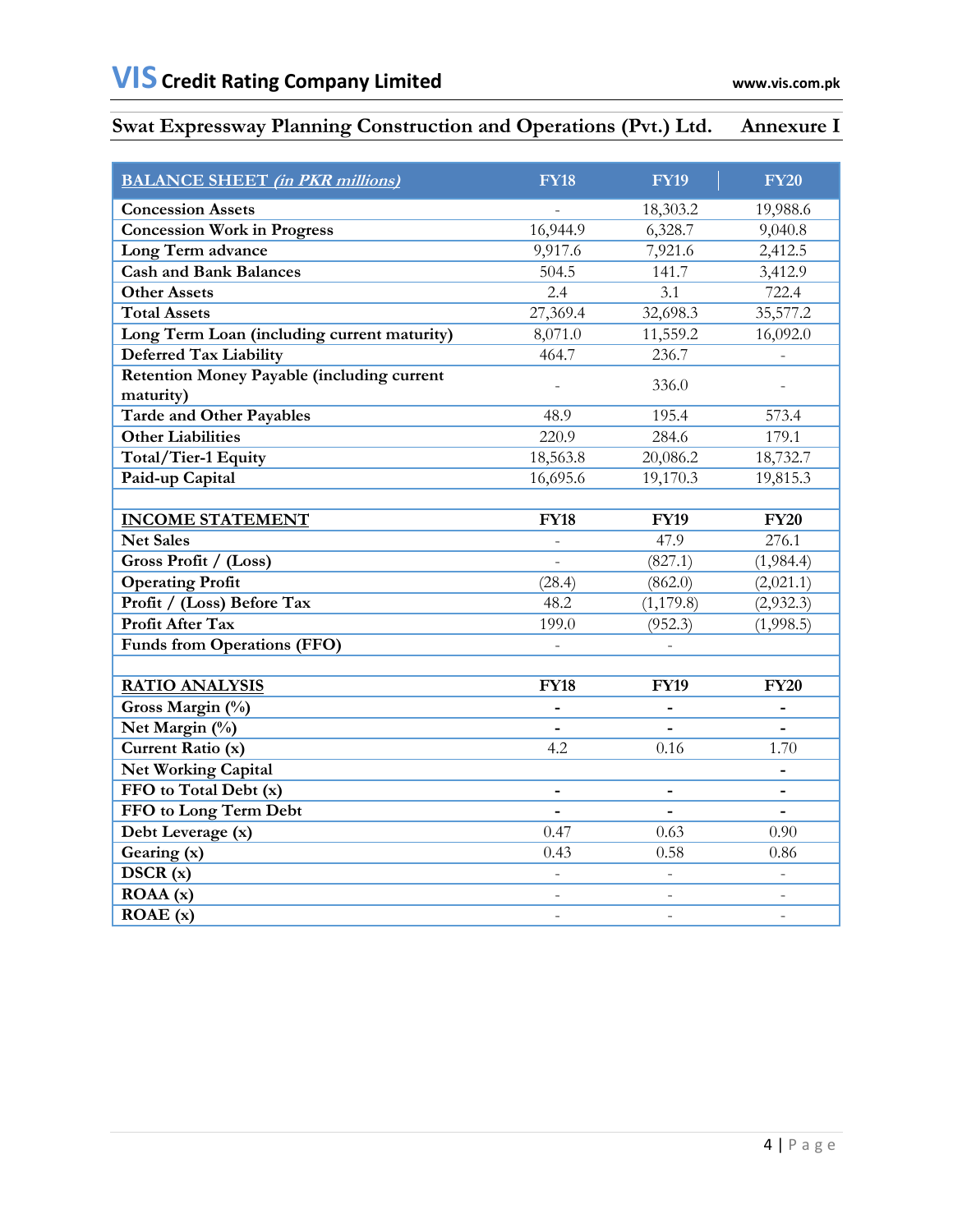### **ISSUE/ISSUER RATING SCALE & DEFINITIONS**

### **Annexure II**

# VIS Credit Rating Company Limited

#### **RATING SCALE & DEFINITIONS: ISSUES / ISSUERS**

#### Medium to Long-Term

#### AAA

Highest credit quality; the risk factors are negligible, being only slightly more than for risk-free Government of Pakistan's debt.

AA+, AA, AA-High credit quality; Protection factors are strong. Risk is modest but may vary slightly from time to time because of economic conditions.

#### $\Delta + \Delta \Delta$

Good credit quality; Protection factors are adequate. Risk factors may vary with possible changes in the economy.

#### **BBB+, BBB, BBB-**

Adequate credit quality; Protection factors are reasonable and sufficient. Risk factors are considered variable if changes occur in the economy.

#### **BB+ BB BB-**

Obligations deemed likely to be met. Protection factors are capable of weakening if changes occur in the economy. Overall quality may move up or down frequently within this category.

#### B+, B, B-

Obligations deemed less likely to be met. Protection factors are capable of fluctuating widely if changes occur in the economy. Overall quality may move up or down frequently within this category or into higher or lower rating grade.

#### $ccc$

Considerable uncertainty exists towards meeting the obligations. Protection factors are scarce and risk may be substantial.

#### A high default risk

C

A very high default risk

D

Defaulted obligations

Rating Watch: VIS places entities and issues on 'Rating Watch' when it deems that there are conditions present that necessitate re-evaluation of the assigned rating(s). Refer to our 'Criteria for Rating Watch' for details. www.vis.com.pk/images/criteria\_watch. pdf

Rating Outlooks: The three outlooks 'Positive', 'Stable' and 'Negative' qualify the potential direction of the assigned rating(s). An outlook is not necessarily a precursor of a rating change. Refer to our 'Criteria for Rating Outlook' for details.www.vis.com.pk/ images/criteria\_outlook.pdf

(SO) Rating: A suffix (SO) is added to the ratings of 'structured' securities where the servicing of debt and related obligations is backed by some sort of financial assets and/or credit support from a third party to the transaction. The suffix (SO), abbreviated for 'structured obligation', denotes that the rating has been achieved on grounds of the structure backing the transaction that enhanced the credit quality of the securities and not on the basis of the credit quality of the issuing entity alone.

#### Short-Term

Highest certainty of timely payment; Short-term liquidity, including internal operating factors and /or access to alternative sources of funds, is outstanding and safety is just below risk free Government of Pakistan's short-term obligations.

 $A-1$ 

 $A-1+$ 

High certainty of timely payment; Liquidity factors are excellent and supported by good fundamental protection factors. **Risk factors are minor.** 

#### $A-2$

Good certainty of timely payment. Liquidity factors and company fundamentals are sound. Access to capital markets is good. Risk factors are small.

#### $A-3$

Satisfactory liquidity and other protection factors qualify entities / issues as to investment grade. Risk factors are larger and subject to more variation. Nevertheless, timely payment is expected.

#### B

Speculative investment characteristics: Liquidity may not be sufficient to ensure timely payment of obligations. c

Capacity for timely payment of obligations is doubtful.

(blr) Rating: A suffix (blr) is added to the ratings of a particular banking facility obtained by the borrower from a financial institution. The suffix (bir), abbreviated for 'bank loan rating denotes that the rating is based on the credit quality of the entity and security structure of the facility.

'p' Rating: A 'p' rating is assigned to entities, where the management has not requested a rating, however, agrees to provide informational support. A 'p' rating is shown with a 'p' subscript and is publicly disclosed. It is not modified by a plus (+) or a minus (-) sign which indicates relative standing within a rating category. Outlook is not assigned to these ratings. Refer to our 'Policy for Private Ratings' for details. www.vis.com.pk/images/ policy\_ratings.pdf

'SD' Rating: An 'SD' rating is assigned when VIS believes that the ratee has selectively defaulted on a specific issue or obligation but it will continue to meet its payment obligations on other issues or obligations in a timely manner.